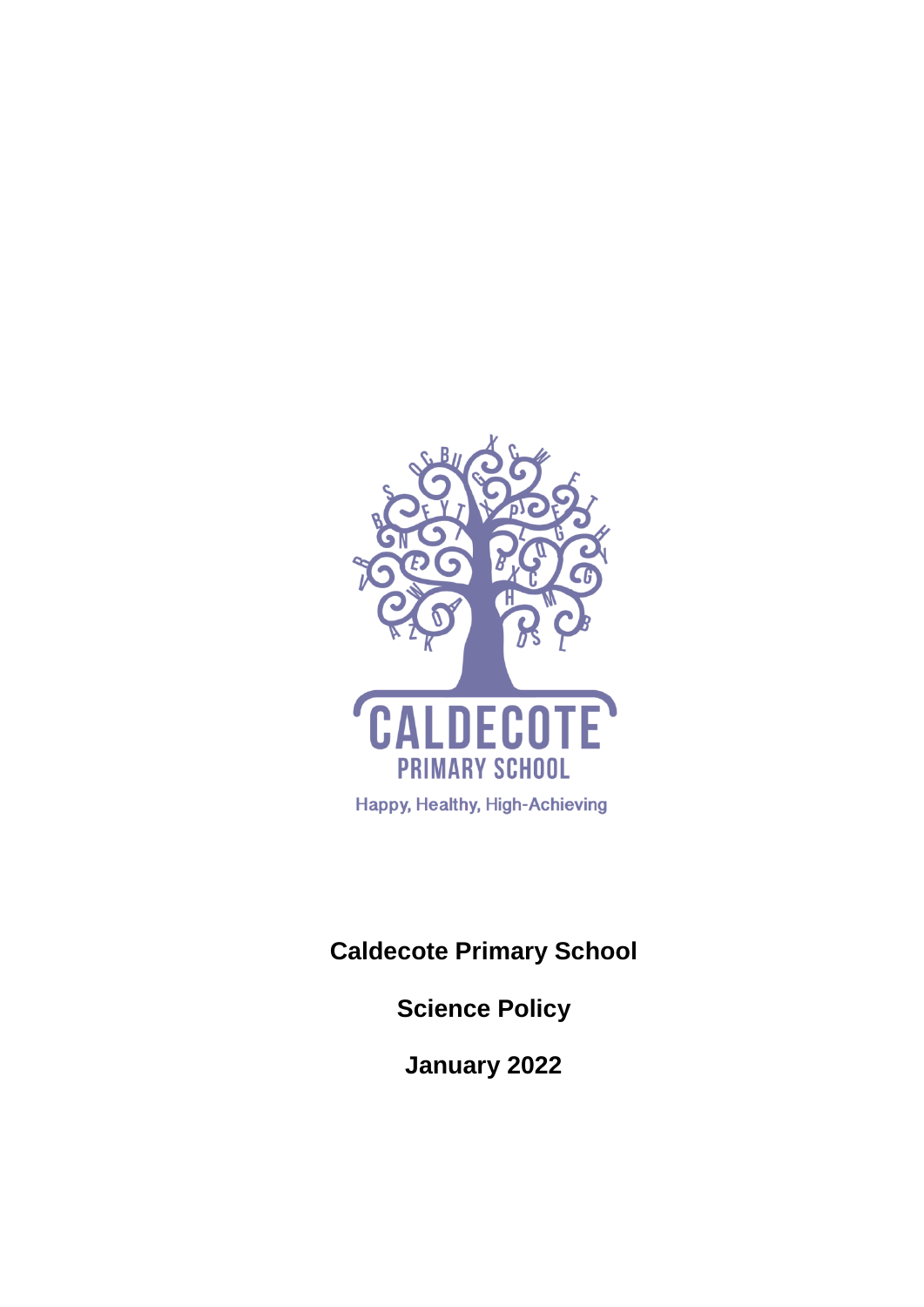### **1. Introduction**

This policy reflects the approach to teaching and learning at Caldecote Primary School in relation to Science. Our school's policy for Science is based on the Primary National Curriculum 2014 Framework and provides guidance on planning, teaching and assessment.

### **2. Aims**

Science at Caldecote aims to teach pupils skills and knowledge they need to question and understand concepts and phenomena that occur in the world around them, for now and in the future and equips them with the motivation to seek explanations.

The aims of Science are to enable pupils to:

- Ask and answer scientific questions
- Plan and carry out a range of scientific investigations, using equipment including ICT
- Acquire excellent scientific knowledge and understanding through Biology, Chemistry and Physics building upon their prior learning
- Evaluate evidence and present information in a clear and concise manner using scientific vocabulary

#### **3. Curriculum**

The teaching of Science at Caldecote Primary School is in line with the Primary National Curriculum 2014 and is divided into year groups. It is sequenced so that new knowledge and skills build on what is was taught previously within and across year groups. Each unit is centred on a 'Big Idea' which is directly linked to National Curriculum knowledge. This is to ensure pupils learn central concepts that allow pupils to make links across the curriculum.

In each year group, pupils are also taught to use practical scientific methods and skills which are progressive.

# **4. School Organisation and planning**

Although Science is taught as a discrete subject, it is enhanced by exploiting links with the class topic. Each class has two topics per year that have Science as its key driver and we use the Cornerstones and Reach curriculums for further support.

Caldecote's Science curriculum is planned to ensure pupils build on and extend prior learning. They are given opportunities to develop their skills and knowledge in each unit. Progression is built into our Science curriculum to ensure that pupils are increasingly challenged as they move up through the school curriculum.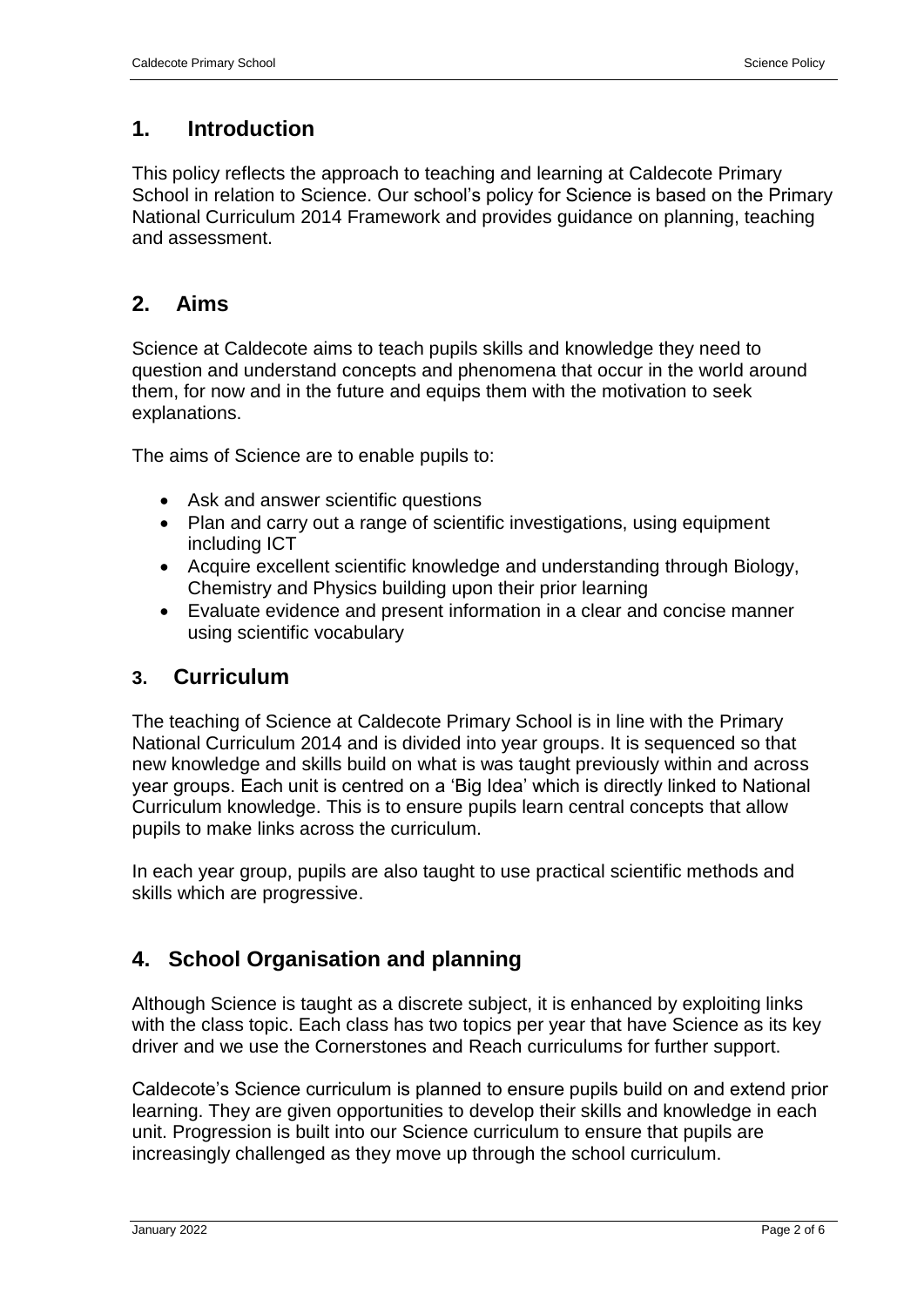# **5. Teaching**

Caldecote uses a variety of teaching and learning styles in Science lessons. Our principal aim is to develop the pupils' knowledge, skills and understanding. We do this through a mixture of whole-class teaching and individual/group activities. Teachers encourage pupils to ask as well as answer scientific questions. They have the opportunity to use a variety of secondary sources of information, where it will enhance learning, as well as gaining first hand experiences through experiments, visiting speakers, workshops and trips.

Our science teaching is structured around the following:

- **At the start of a unit:** pre-assessment activities
- **Every lesson:** retrieval practice
- **During the unit:** a rich task
- **At the end of the unit:** a big question

Our rich task is resourced through TAPS (Teacher Assessment in Primary Science). This is to ensure we have a valid, reliable and manageable system science assessment which assesses pupils' disciplinary knowledge and will have a positive impact on children's learning.

A big question at the end of the unit opens up scope for pupils to respond individually and link previously taught content and other capital they may have. This builds up a picture of the pupil's learning journey over their time at school and therefore provides a deeper insight into the substantive knowledge.

We recognise that - in all classes - pupils have a wide range of scientific abilities and so we provide suitable learning opportunities for all pupils with consideration to the age and needs of the pupils.

# **6. Assessment, Record Keeping and Reporting**

Teachers use formative assessment throughout lessons and units of work, reacting and intervening based on the needs of the pupils. Questioning techniques and scaffolding of tasks are used skilfully to ensure pupils succeed

At each half-term, teachers assess their pupils against the objectives laid out in the National Curriculum for the particular unit they have taught. For each unit, they record whether a child is working towards, working at or exceeding the expected standard in their knowledge, understanding and skills. These assessments are used to inform a summary science assessment which is recorded termly on Target Tracker (TT) and progress within the subject is reported to parents in the termly and end of year reports.

# **7. Resources**

A wide variety of Science resources are available in school. These include pupils' reference books, web based resources and science materials and equipment. A range of pictorial resources such as posters, pictures, concept cartoons and photographs are also available.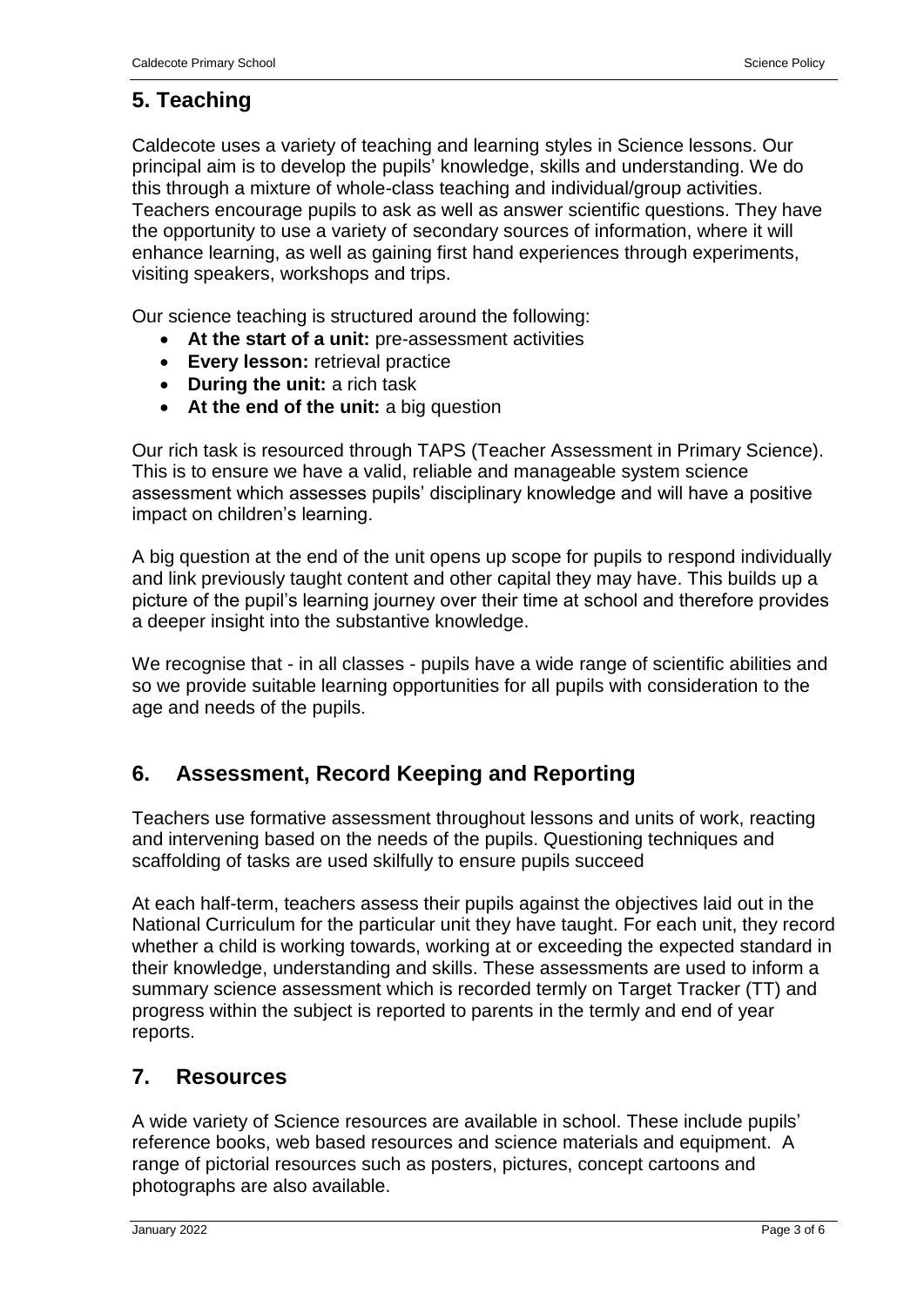As well as Cornerstones and Reach curriculums to further support teacher subject knowledge, supporting documents created by the Science Leader provide information about each unit for each year group. These documents include ideas for activities, examples of enquiry types, key learning and common misconceptions.

The majority of Science materials and equipment are kept in the science storage units in the corridor. Pupils should only remove or replace resources with adult supervision. An inventory of all available equipment is available in school.

The Science Leader is responsible for maintaining science resources, monitoring their use and organising the storage area. Resources are replaced and purchased following the general school ordering procedures. The current lists of resources are examined each year before requisitions are made. Staff are also asked to inform the Leader if any resources are damaged or need replacing.

Some resources for science lessons may sometimes be requested. Parents are usually very willing to respond to appeals for such resources.

# **8. Inclusion and Equal Opportunities**

All teaching and non-teaching staff at Caldecote Primary School are responsible for ensuring that all pupils, irrespective of gender, ability, ethnic origin and social circumstances, have access to the whole curriculum which includes Science. We aim to give every pupil the opportunity to experience success and achieve as highly as possible. We celebrate cultural diversity and make learning relevant through linking content to the context of our school and children.

# **9. Foundation Stage**

Science is taught through the strand of 'Understand the World'. Pupils are encouraged to be creative and use their natural inquisitiveness in order to make sense of their world. Their learning is supported through offering opportunities for them to use a range of tools safely, encounter creatures, people, plants and objects in their natural environments and work with a range of materials when undertaking practical experiments. Whilst some aspects of Science are taught discreetly, others are taught through continuous provision.

# **10. Differentiation and challenge**

We aim to provide learning opportunities that are matched to the needs of pupils so that they achieve as highly as they can according to their individual ability. We work to ensure that all pupils have the opportunity to gain scientific knowledge and that expectations do not limit pupils' achievements, supporting where there is a need and extending pupils who need further challenging through appropriate differentiation.

# **11. Health and safety**

We enable all pupils to have access to the full range of activities involved in learning science. Where pupils are to participate in activities, we carry out a risk assessment